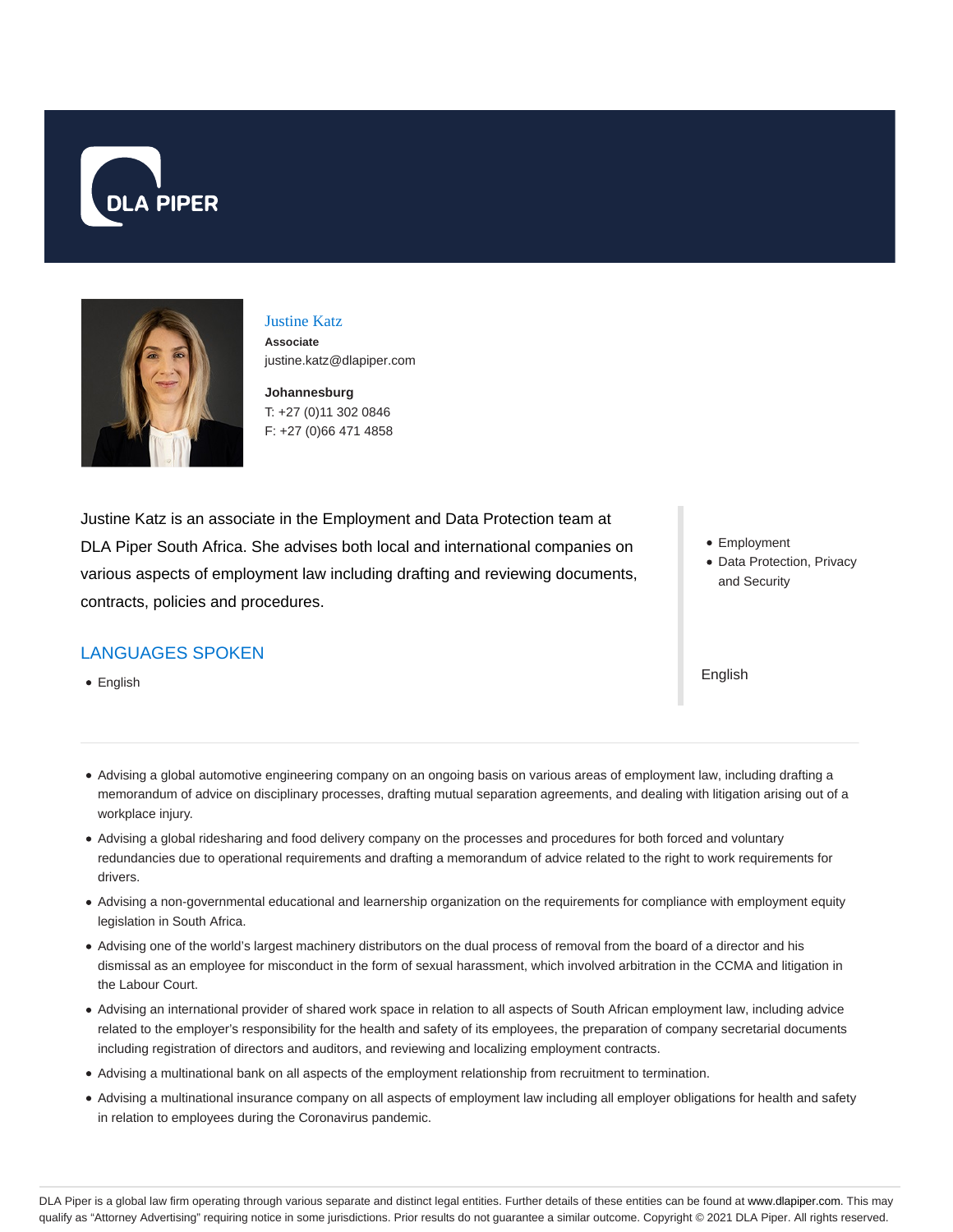- Advising a government entity on compliance with POPIA and conducting a comparison of POPIA with GDPR.
- Advising a global logistics company on the compliance requirements for all of its internally- and externally-managed IT systems in South Africa.
- Advising companies on pre-screening checks such as criminal, background checks and credit tests during the recruitment process.

## CREDENTIALS

# **Education**

- Data Protection: Law, Regulation and Policy, The London School of Economics, 2020
- University of Cape Town, LLB, 2017
- Wits Business School, Post-Graduate Diploma in Management, 2012
- University of Johannesburg, BA, 2005

## INSIGHTS

# **Publications**

**Code of Good Practice on the Prevention and Elimination of Harassment in the Workplace**

#### 13 May 2022

A new code has been published in South Africa which is similar to its 2005 predecessor. This is in an attempt to prevent and manage harassment in the workplace. In addition to the existing obligations on employers, the new Code has created some additional obligations for employers and employees.

**Code of Practice: Managing exposure to COVID-19 in the workplace**

### 18 March 2022

In an update published this week a new Code will apply after the South African national state of disaster has lapsed and will continue to place responsibilities on employers to limit the exposure and mitigate the risks of infection by COVID-19 after the national state of disaster lapses. We discuss the requirements of this new code.

**Prior Authorisation in terms of South Africa's POPIA**

#### 28 October 2021

The Information Regulator clarified the requirements regarding prior authorisation for certain processing activities under POPIA. We discuss the implications for organisations, when authorisation is required, timelines and criteria for processing applications for prior authorisation, and also the penalties that may be imposed for offenders.

### **POPIA: The long wait is over**

#### 1 July 2021

The Protection of Personal Information Act, 2013 (POPIA) came into effect on 1 July 2020 but was subject to a 12-month grace period, which ended yesterday (30 June 2021). Therefore, from today (1 July 2021) POPIA is fully in effect, save for certain provisions.

DLA Piper is a global law firm operating through various separate and distinct legal entities. Further details of these entities can be found at www.dlapiper.com. This may qualify as "Attorney Advertising" requiring notice in some jurisdictions. Prior results do not guarantee a similar outcome. Copyright @ 2021 DLA Piper. All rights reserved.